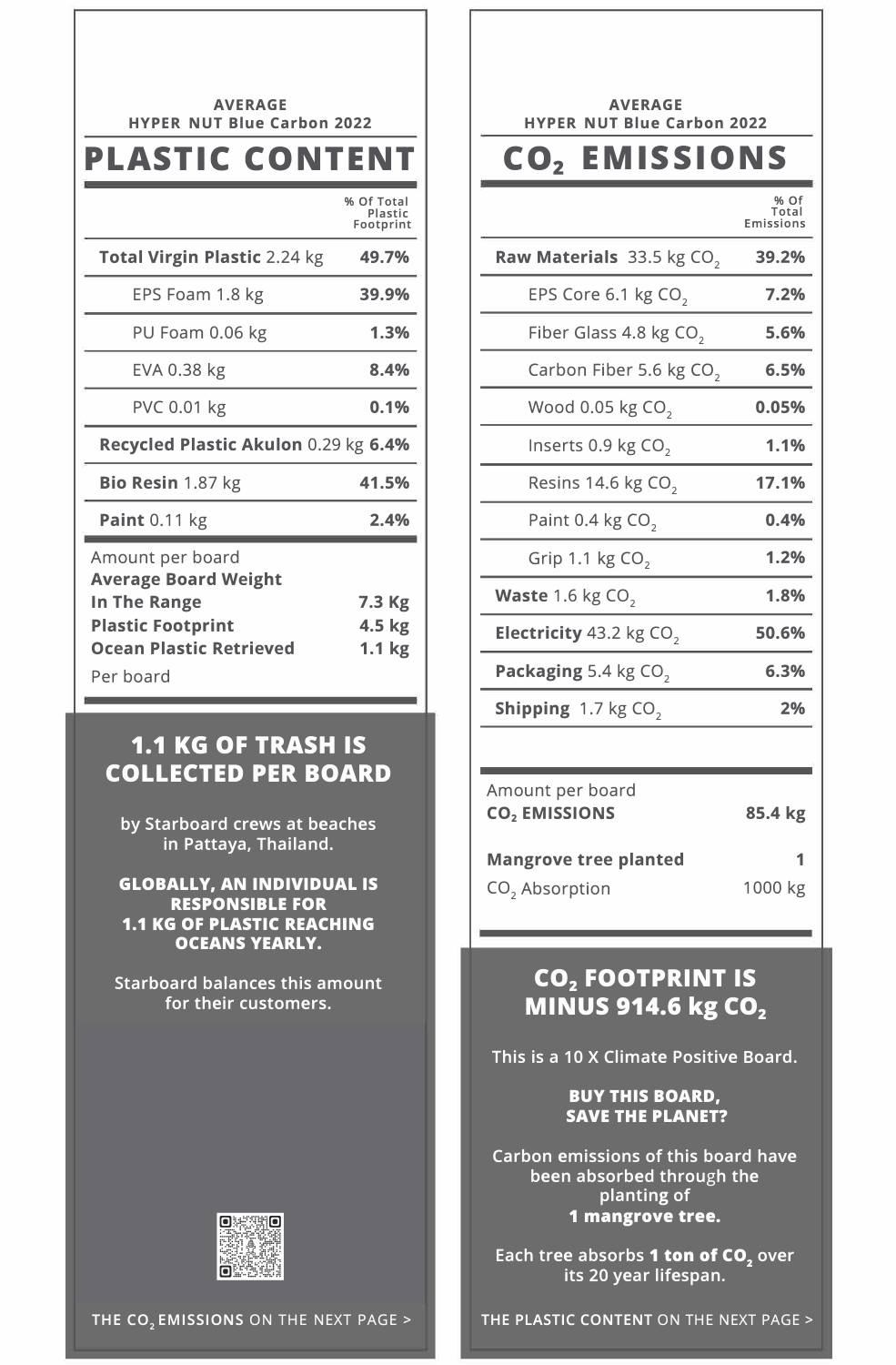| <b>AVERAGE</b><br><b>HYPER NUT Starlite 2022</b>                                                                                                  |                                         |  |
|---------------------------------------------------------------------------------------------------------------------------------------------------|-----------------------------------------|--|
| PLASTIC CONTENT                                                                                                                                   |                                         |  |
|                                                                                                                                                   | % Of Total<br>Plastic<br>Footprint      |  |
| Total Virgin Plastic 2.39 kg                                                                                                                      | 43.8%                                   |  |
| EPS Foam 1.8 kg                                                                                                                                   | 34.2%                                   |  |
| PU Foam 0.06 kg                                                                                                                                   | 1.1%                                    |  |
| EVA 0.38 kg                                                                                                                                       | 7.2%                                    |  |
| <b>PVC 0.01 kg</b>                                                                                                                                | 0.1%                                    |  |
| Polyester 0.14 kg                                                                                                                                 | 2.7%                                    |  |
| Recycled Plastic Akulon 0.29 kg 5.5%                                                                                                              |                                         |  |
| Bio Resin 2.17 kg                                                                                                                                 | 41.2%                                   |  |
| Paint 0.41 kg                                                                                                                                     | 7.9%                                    |  |
| Amount per board<br><b>Average Board Weight</b><br><b>In The Range</b><br><b>Plastic Footprint</b><br><b>Ocean Plastic Retrieved</b><br>Per board | 8.25 Kg<br>5.26 kg<br>1.1 <sub>kg</sub> |  |

#### **1.1 KG OF TRASH IS COLLECTED PER BOARD**

**by Starboard crews at beaches in Pattaya, Thailand.** 

**GLOBALLY. AN INDIVIDUAL IS RESPONSIBLE FOR 1.1 KG OF PLASTIC REACHING OCEANS YEARLY.** 

**Starboard balances this amount for their customers.** 



AVERAGE HYPER NUT Starlite 2022

# CO2 **EMISSIONS**

**% Of Total Emissions** 

| Raw Materials 36.2 kg CO <sub>2</sub>                      | 41.1%   |
|------------------------------------------------------------|---------|
| EPS Core 6.1 kg CO <sub>2</sub>                            | 7%      |
| Fiber Glass 9.1 kg CO <sub>2</sub>                         | 10.3%   |
| Polyester 0.4 kg CO <sub>2</sub>                           | 0.4%    |
| Wood 0.12 kg CO <sub>2</sub>                               | 0.13%   |
| Inserts 0.9 kg CO <sub>2</sub>                             | 1.1%    |
| Resins 16.9 kg CO <sub>2</sub>                             | 19.2%   |
| Paint 1.5 kg CO <sub>2</sub>                               | 1.7%    |
| Grip 1.1 $kgCO$ ,                                          | 1.3%    |
| <b>Waste</b> 1.5 kg $CO2$                                  | 1.7%    |
| Electricity 43.2 kg CO <sub>2</sub>                        | 49.1%   |
| Packaging 5.4 kg CO <sub>2</sub>                           | 6.1%    |
| Shipping 1.8 kg CO <sub>2</sub>                            | 2%      |
| Amount per board<br>CO <sub>2</sub> EMISSIONS              | 88.1 kg |
| <b>Mangrove tree planted</b><br>CO <sub>2</sub> Absorption | 1000 kg |

## **CO2 FOOTPRINT IS MINUS 911.9 kg CO<sup>2</sup>**

**This is a 10 X Climate Positive Board.** 

**BUY THIS BOARD, SAVE THE PLANET?** 

**Carbon emissions of this board have been absorbed through the planting of 1 mangrove tree.** 

**Each tree absorbs 1 ton of CO2 over its 20 year lifespan.**